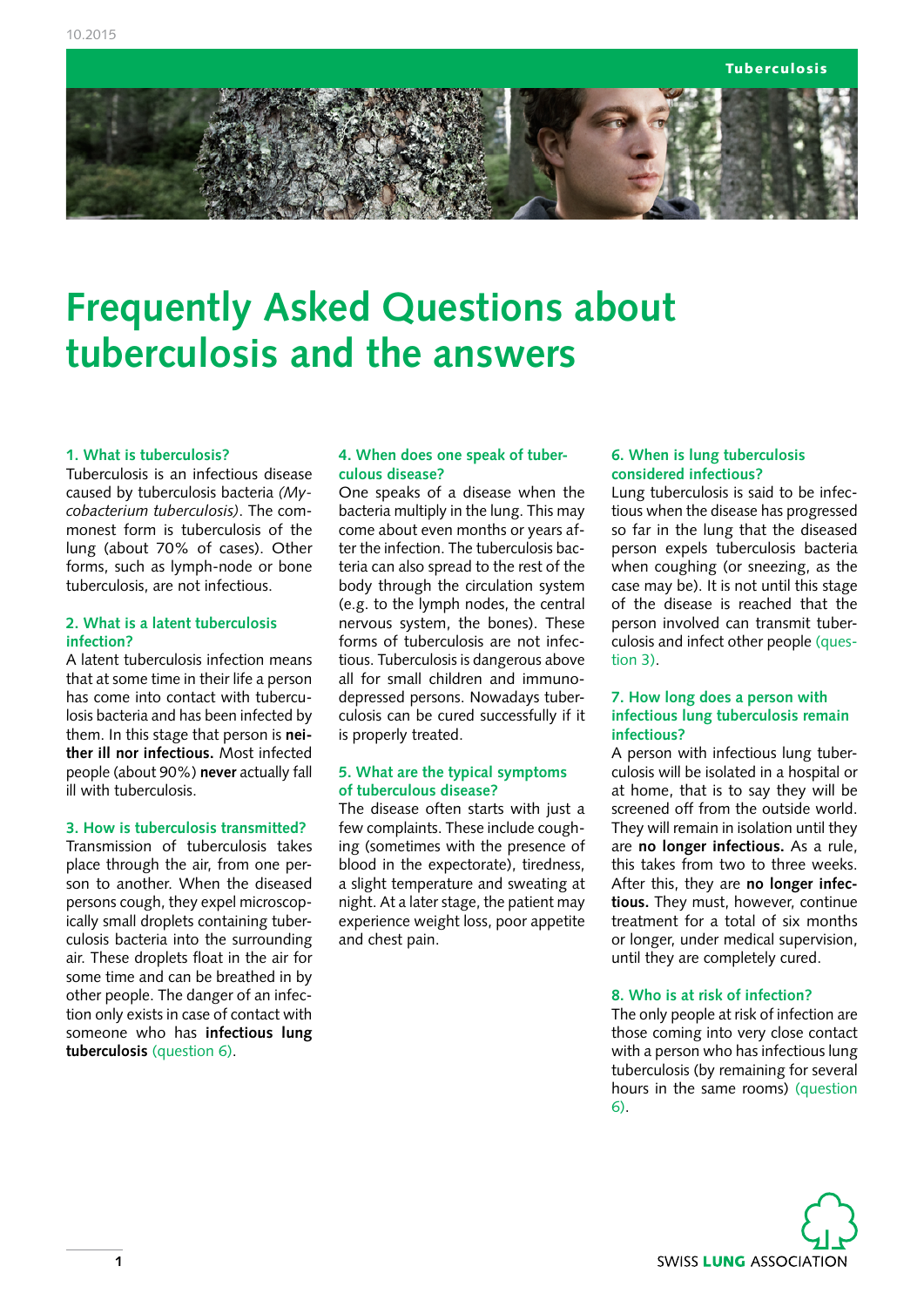## **9. I have been vaccinated. Can I be infected in spite of this?**

Yes, since the vaccinations against tuberculosis (BCG) that used to be carried out regularly provide only very limited protection.

#### **10. I have had contact with a person with lung tuberculosis. What should I do now?**

The Tuberculosis Office of the Cantonal Lung Association in your canton can give you free advice and information about any issues concerning tuberculosis. Anyone who has come into close contact with a person who has infectious lung tuberculosis (question 6) can arrange for an appointment with the Tuberculosis Office (addresses attached) in order to obtain information and be tested to see whether they have been infected (question 12).

#### **11. I have come into contact with a person with tuberculosis but not of the lung. What should I do now?**

You need not do anything, since you are at no risk. These forms of tuberculosis are not infectious since the diseased person does not expel any tuberculosis bacteria through the airways.

## **12. How can the infection be detected?**

An infection can be detected by means of a tuberculin skin test or a blood test (also known as an interferon-gamma test). You can ask the Tuberculosis Office of your Cantonal Lung Association for information about the test procedure and interpretation of the test results.

**13. Why is it that, in people above the age of twelve, the tuberculin skin test and/or the blood test are not carried out until eight weeks after the last contact with a person who has infectious lung tuberculosis?** 

Tuberculosis bacteria multiply very slowly, and an immune reaction takes several weeks to develop. This means that it is not possible to determine whether an infection has occurred until eight weeks later. The risk of developing a dangerous form of tuberculosis is, however, greater in children below the age of twelve. What is more, the disease may develop faster in this age group. For this reason, for safety's sake, a first test is carried out on these children **immediately** after the last contact and – depending on the result of that test – another test eight weeks later.

## **14. The result of the blood test is positive. What does this mean and what happens next?**

A positive test result means that a contact with tuberculosis bacteria has occurred (question 2). The Tuberculosis Office will inform you and your doctor of this, asking you to make an appointment to arrange for further investigation (X-ray, etc.), aimed at excluding or confirming a tuberculous disease.

## **15. I have been infected. Can I endanger other people because of this?**

No! An infection does not mean either that you have tuberculosis or that you are infectious (questions 2, 4 and 6). This means that the people you come into contact with are not endangered because of your positive blood test.

## **16. I have been infected. How great is the risk that I might fall ill one day with tuberculosis?**

The bacterium is kept in check by the immune system, and remains in a dormant condition. 90% of all people who are infected do **not** develop tuberculosis at all. 10% of them do develop a tuberculous disease. Of these, half develop the tuberculous disease within two years while the other half do so at a later time in their lives (question 4). The risk increases in the presence of insufficient immune defences (e.g. in people with an HIV infection, during long-term cortisone treatment or immune-suppressing chemotherapy and in cases of diabetes or of alcohol or tobacco abuse).

#### **17. Can I be treated if I have caught the infection?**

A proven infection (question 2) is treated with an antibiotic. Depending on which antibiotic is used, the treatment lasts between four and nine months. Treatment is recommended, since it considerably lowers the risk of developing a tuberculous disease later. Whether or not such treatment is carried out must be decided by the infected person together with the treating physician.

#### **18. Who pays for what?**

Sharing of the costs with regard to tuberculosis is regulated differently from one canton to another. The Tuberculosis Office of your Cantonal Lung Association will be pleased to inform you as to the provisions applicable in your canton.